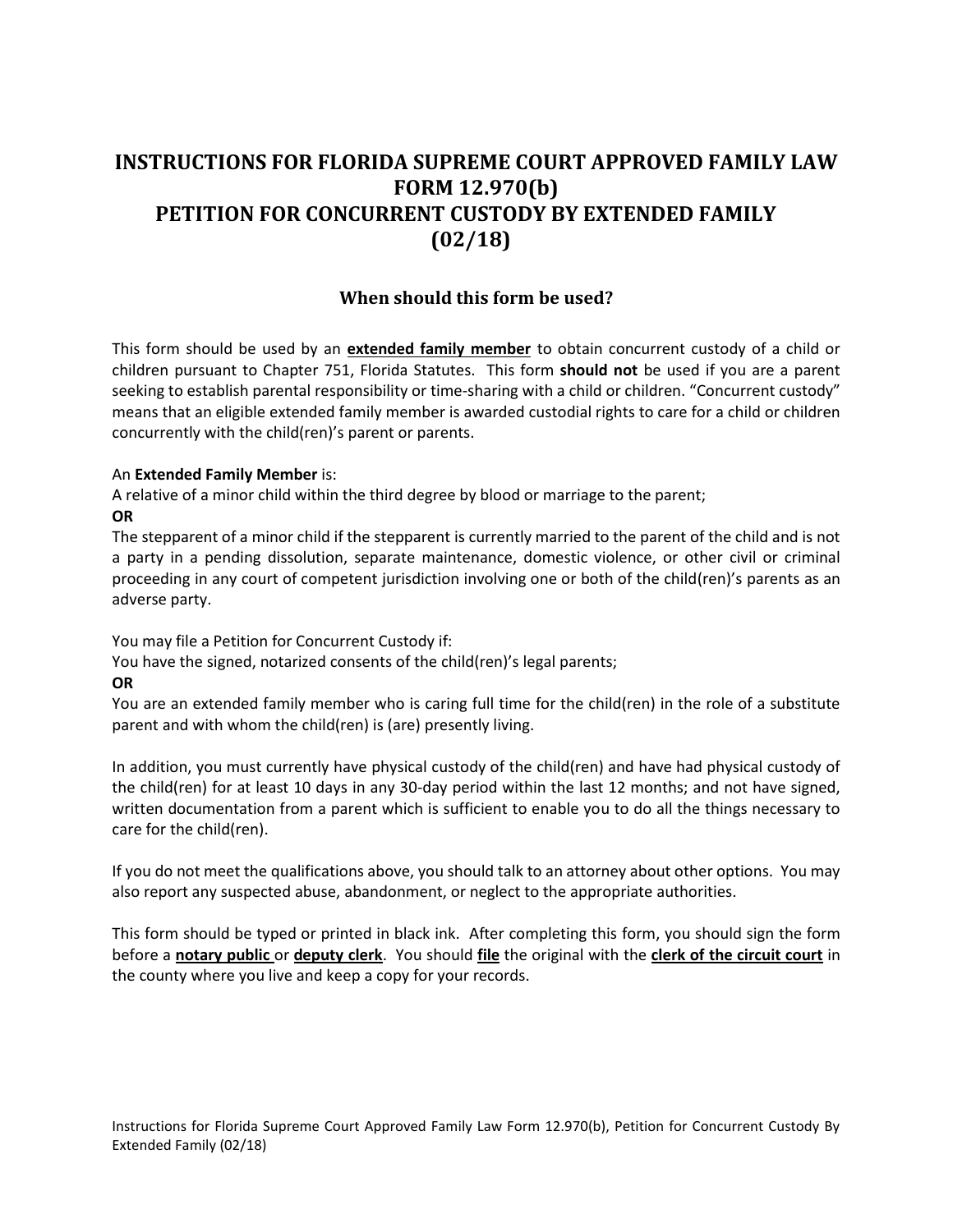#### **IMPORTANT INFORMATION REGARDING E-FILING**

 The Florida Rules of Judicial Administration now require that all petitions, pleadings, and documents be  **pleadings or documents electronically; however, they are not required to do so.** If you choose to file your pleadings or other documents electronically, you must do so in accordance with Florida Rule of Judicial Administration 2.525, and you must follow the procedures of the judicial circuit in which you file. filed electronically except in certain circumstances. **Self-represented litigants may file petitions or other The rules and procedures should be carefully read and followed.** 

## **IMPORTANT INFORMATION REGARDING E-SERVICE ELECTION**

 After the initial service of process of the petition or supplemental petition by the Sheriff or certified process server, the Florida Rules of Judicial Administration now require that all documents required or permitted to be served on the other party must be served by electronic mail (e-mail) except in certain  circumstances. **You must strictly comply with the format requirements set forth in the Rules of Judicial Administration.** If you elect to participate in electronic service, which means serving or receiving pleadings by electronic mail (e-mail), or through the Florida Courts E-Filing Portal, you **must** review Florida Rule of Judicial Administration 2.516. You may find this rule at [www.flcourts.org](http://www.flcourts.org/) through the link to the Rules of Judicial Administration provided under either Family Law Forms: Getting Started, or Rules of Court in the A-Z Topical Index.

 **SELF-REPRESENTED LITIGANTS MAY SERVE DOCUMENTS BY E-MAIL; HOWEVER, THEY ARE NOT REQUIRED TO DO SO.** If a self-represented litigant elects to serve and receive documents by e-mail, the procedures must always be followed once the initial election is made.

 To serve and receive documents by e-mail, you must designate your e-mail addresses by using the  **Designation of Current Mailing and E-mail Address**, Florida Supreme Court Approved Family Law Form 12.915, and you must provide your e-mail address on each form on which your signature appears. Please **CAREFULLY** read the rules and instructions for: **Certificate of Service (General),** Florida Supreme Court Approved Family Law Form 12.914; **Designation of Current Mailing and E-mail Address**, Florida Supreme Court Approved Family Law Form 12.915; and Florida Rule of Judicial Administration 2.516.

## **What should I do next?**

 IF YOU HAVE SIGNED AND NOTARIZED WAIVERS OF SERVICE OF PROCESS AND CONSENTS from the child(ren)'s parents , you may contact the clerk, **family law intake staff**, or **judicial assistant**, to set a **final hearing.** You must notify the child(ren)'s parents of the hearing by using a **Notice of Hearing (General)**, Florida Supreme Court Approved Family Law Form 12.923, or other appropriate notice of hearing form.

If one of the parents is deceased, you must file a certified copy of the proof of death.

 Instructions for Florida Supreme Court Approved Family Law Form 12.970(b), Petition for Concurrent Custody By If one of the minor child(ren)'s parents objects to the Petition for Concurrent Custody in writing, the court may not grant the petition even if the other parent consents, in writing, to the entry of the order. If a Extended Family (02/18)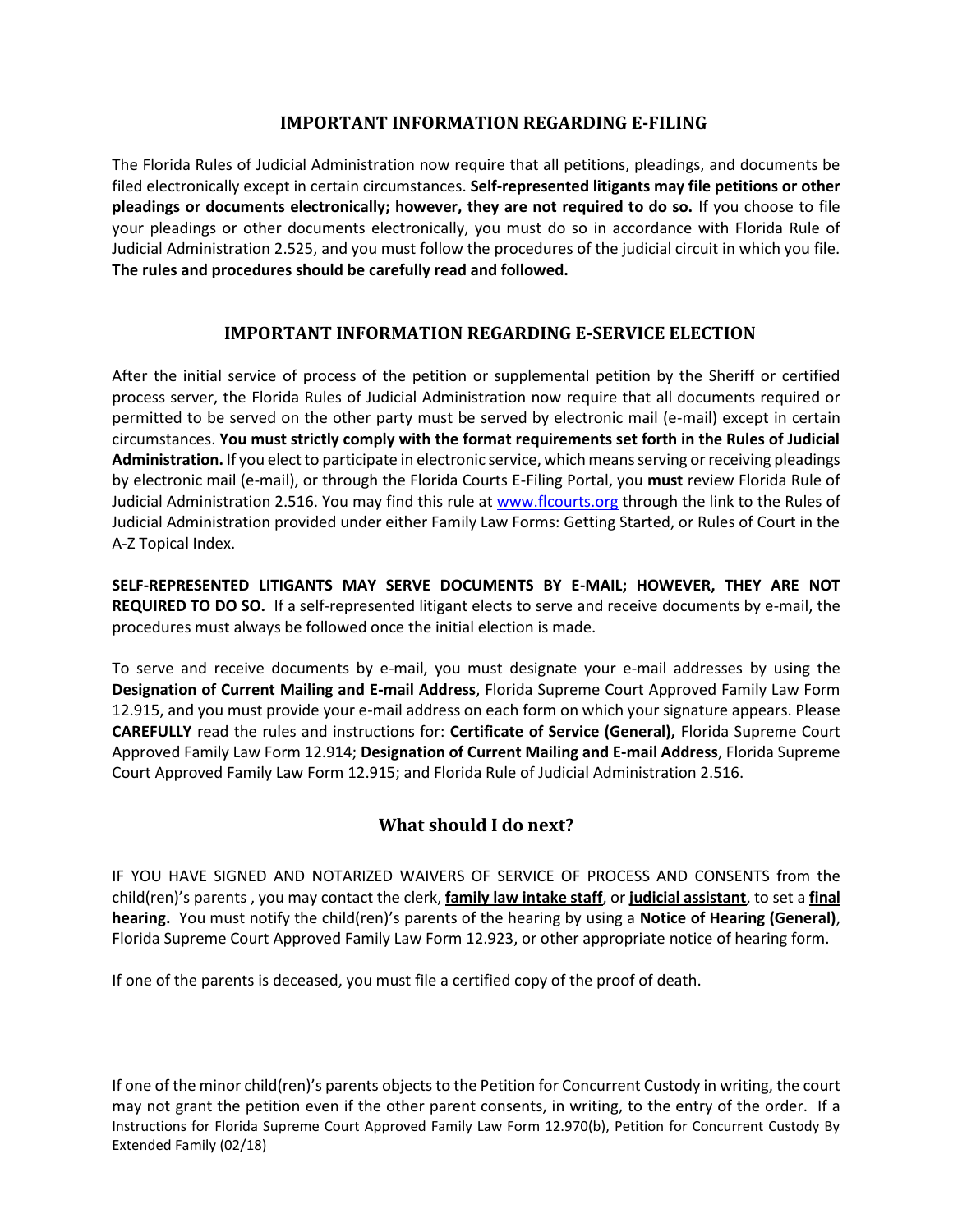parent objects, you have the option of converting the Petition to a **Petition for Temporary Custody by Extended Family,** Florida Supreme Court Approved Family Law Form 12.970(a)**.** If the Petition is not converted into a **Petition for Temporary Custody by Extended Family**, it shall be dismissed without prejudice.

 At any time, the Petitioner or either or both of the child(ren)'s parents may move the court to terminate the order granting concurrent custody. The court shall terminate the order upon a finding that either or both of the child(ren)'s parents objects to the order. The fact that the order for concurrent custody has been terminated does not preclude any person who is otherwise eligible to petition for temporary custody from filing such petition.

## **Where can I look for more information?**

 **Before proceeding, you should read General Information for Self-Represented Litigants found at the beginning of these forms.** The words that are in **bold underline** in these instructions are defined there. For further information, see Chapter 751 and Chapter 39, Florida Statutes.

## **Special Notes. . .**

 If you do not have the money to pay the filing fee, you may obtain an application for Determination of Civil Indigent Status, fill it out, and the clerk will determine whether you are eligible to have filing fees deferred.

With this petition, you must file the following and provide a copy to the other party:

- **Uniform Child Custody Jurisdiction and Enforcement Act (UCCJEA) Affidavit,** Florida Supreme Court Approved Family Law Form 12.902(d).
- **Notice of Related Cases**, Florida Family Law Rules of Procedure Form 12.900(h).
- **Family Court Cover Sheet**, Florida Family Law Rules of Procedure Form 12.928.
- **Non-Military Affidavit**, Florida Supreme Court Approved Family Law Form 12.912(b). (Required only for obtaining a default on petitions that have been personally or constructively served. Not required if both parents have signed a waiver and consent.)

 Remember, a person who is NOT an attorney is called a nonlawyer. If a nonlawyer helps you fill out these forms, that person must give you a copy of a **Disclosure from Nonlawyer**, Florida Family Law Rules of Procedure Form 12.900(a), before he or she helps you. A nonlawyer helping you fill out these forms **must**  also put his or her name, address, and telephone number on the bottom of the last page of every form he or she helps you complete.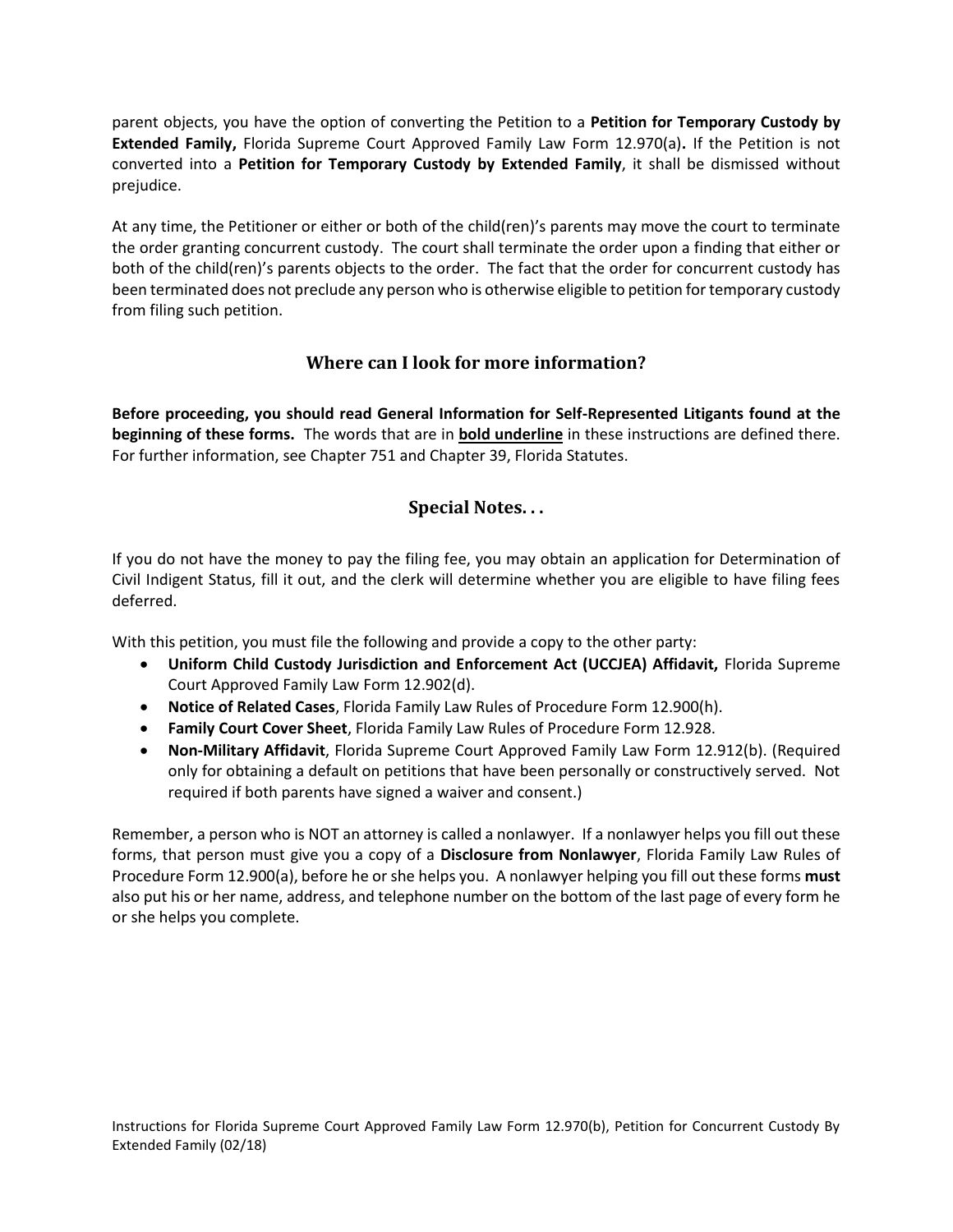IN THE CIRCUIT COURT OF THE \_\_\_\_\_\_\_\_\_\_\_\_\_\_\_ JUDICIAL CIRCUIT, IN AND FOR \_\_\_\_\_\_\_\_\_\_\_\_\_\_\_\_\_\_\_\_\_\_\_\_\_\_\_\_\_\_\_ COUNTY, FLORIDA

> Case No: \_\_\_\_\_\_\_\_\_\_\_\_\_\_\_\_\_\_\_\_\_\_\_ Division: \_\_\_\_\_\_\_\_\_\_\_\_\_\_\_\_\_\_\_\_\_\_\_

IN THE INTEREST OF:

|             | Child(ren)  |
|-------------|-------------|
| and         | Petitioner, |
| Respondent/ |             |
| Respondent/ |             |

## **PETITION FOR CONCURRENT CUSTODY BY EXTENDED FAMILY**

 Petitioner, *{full legal name}* \_\_\_\_\_\_\_\_\_\_\_\_\_\_\_\_\_\_\_\_\_\_\_\_\_\_\_\_\_\_\_\_\_, being sworn, certifies that the following information is true:

\_\_\_\_\_\_\_\_\_\_\_\_\_\_\_\_\_\_\_\_\_\_\_\_\_\_\_\_\_\_\_\_\_\_\_\_\_\_\_\_\_\_\_\_\_\_\_\_\_\_\_\_\_\_\_\_\_\_\_\_\_\_\_\_\_\_\_\_\_\_\_\_\_\_ \_\_\_\_\_\_\_\_\_\_\_\_\_\_\_\_\_\_\_\_\_\_\_\_\_\_\_\_\_\_\_\_\_\_\_\_\_\_\_\_\_\_\_\_\_\_\_\_\_\_\_\_\_\_\_\_\_\_\_\_\_\_\_\_\_\_\_\_\_\_\_\_\_\_ \_\_\_\_\_\_\_\_\_\_\_\_\_\_\_\_\_\_\_\_\_\_\_\_\_\_\_\_\_\_\_\_\_\_\_\_\_\_\_\_\_\_\_\_\_\_\_\_\_\_\_\_\_\_\_\_\_\_\_\_\_\_\_\_\_\_\_\_\_\_\_\_\_\_ \_\_\_\_\_\_\_\_\_\_\_\_\_\_\_\_\_\_\_\_\_\_\_\_\_\_\_\_\_\_\_\_\_\_\_\_\_\_\_\_\_\_\_\_\_\_\_\_\_\_\_\_\_\_\_\_\_\_\_\_\_\_\_\_\_\_\_\_\_\_\_\_\_\_

- 1. This is an action for concurrent custody pursuant to Chapter 751, Florida Statutes.
- Name 2. Petitioner requests concurrent custody of the following minor child(ren): Date of Birth Current Address
- 3. Petitioner completed a **Uniform Child Custody Jurisdiction and Enforcement Act Affidavit**, Florida Supreme Court Approved Family Law Form 12.902(d), which was filed with this Petition. The affidavit includes the names and current addresses of the persons with whom the child(ren) has (have) lived during the past 5 years, the places where the child(ren) has(have) lived during the past 5 years, and information concerning any custody proceeding in this or any other state with respect to the child(ren). **If the Affidavit is not completely filled out, signed under oath, and filed with the Petition**, **the case may be dismissed without a hearing.**
- 4. Petitioner is an extended family member who is: *{Choose one only}*  Related to the minor child(ren) within the third degree by blood or marriage to a parent; **OR**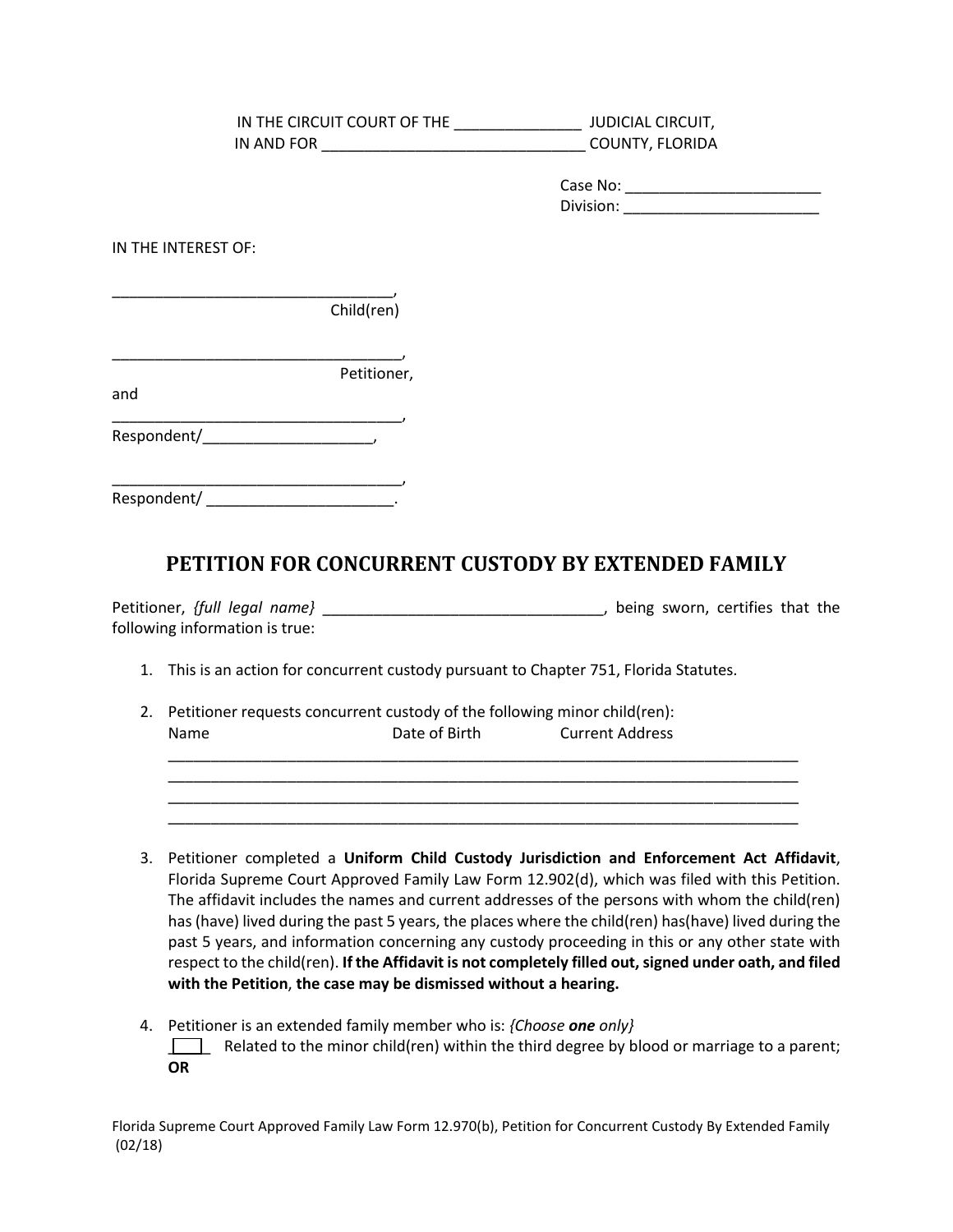\_\_\_\_\_ The stepparent of the minor child(ren), is married to Respondent *{full legal name}*  \_\_\_\_\_\_\_\_\_\_ and is not a party in a pending dissolution, separate maintenance, domestic violence, or other civil or criminal proceeding in any court of competent jurisdiction involving one or both of the child(ren)'s parents as an adverse party.

\_\_\_\_\_\_\_\_\_\_\_\_\_\_\_\_\_\_\_\_\_\_\_\_\_\_\_\_\_\_\_\_\_\_\_\_\_\_\_\_\_\_\_\_\_\_\_\_\_\_\_\_\_\_\_\_\_\_\_\_\_\_\_\_\_\_\_\_\_\_\_\_\_\_\_\_\_\_.

5. Petitioner's relationship to the minor child(ren) is: \_\_\_\_\_\_\_\_\_\_\_\_\_\_\_\_\_\_\_\_\_\_\_\_\_\_\_\_\_\_\_\_\_\_\_\_.

- 6. The residence and post office address of the Petitioner is: \_\_\_\_\_\_\_\_\_\_\_\_\_\_\_\_\_\_
- 7. The legal parents are:
	- \_\_\_\_\_\_\_\_\_\_\_\_\_\_\_\_\_\_\_\_\_\_\_\_\_\_\_\_\_\_\_\_\_\_\_\_\_\_\_\_\_\_\_\_\_\_\_\_\_\_\_\_\_\_\_\_\_\_\_\_\_\_\_\_\_\_\_\_\_\_\_; b. \_\_\_\_\_\_\_\_\_\_\_\_\_\_\_\_\_\_\_\_\_\_\_\_\_\_\_\_\_\_\_\_\_\_\_\_\_\_\_\_\_\_\_\_\_\_\_\_\_\_\_\_, whose current address is: a. \_\_\_\_\_\_\_\_\_\_\_\_\_\_\_\_\_\_\_\_\_\_\_\_\_\_\_\_\_\_\_\_\_\_\_\_\_\_\_\_\_\_\_\_\_\_\_\_\_\_, whose current address is: \_\_\_\_\_\_\_\_\_\_\_\_\_\_\_\_\_\_\_\_\_\_\_\_\_\_\_\_\_\_\_\_\_\_\_\_\_\_\_\_\_\_\_\_\_\_\_\_\_\_\_\_\_\_\_\_\_\_\_\_\_\_\_\_\_\_\_\_\_\_\_\_\_\_\_.
- 8. Petitioner currently has physical custody of the child(ren) and has had physical custody of the child(ren) for at least 10 days in any 30-day period within the last 12 months. Detail the time periods during the past 12 months when the child(ren) have resided with the Petitioner:

\_\_\_\_\_\_\_\_\_\_\_\_\_\_\_\_\_\_\_\_\_\_\_\_\_\_\_\_\_\_\_\_\_\_\_\_\_\_\_\_\_\_\_\_\_\_\_\_\_\_\_\_\_\_\_\_\_\_\_\_\_\_\_\_\_\_\_\_\_\_\_\_\_\_\_\_\_\_ \_\_\_\_\_\_\_\_\_\_\_\_\_\_\_\_\_\_\_\_\_\_\_\_\_\_\_\_\_\_\_\_\_\_\_\_\_\_\_\_\_\_\_\_\_\_\_\_\_\_\_\_\_\_\_\_\_\_\_\_\_\_\_\_\_\_\_\_\_\_\_\_\_\_\_\_\_

\_\_\_\_\_\_\_\_\_\_\_\_\_\_\_\_\_\_\_\_\_\_\_\_\_\_\_\_\_\_\_\_\_\_\_\_\_\_\_\_\_\_\_\_\_\_\_\_\_\_\_\_\_\_\_\_\_\_\_\_\_\_\_\_\_\_\_\_\_\_\_\_\_\_\_\_\_\_.

- 9. Petitioner does not have signed, written documentation from a parent which is sufficient to enable the Petitioner to do all of the things necessary to care for the child(ren).
- 10. *{If applicable}* Describe the type of documents, if any, provided by the parent or parents which enables the Petitioner to act on behalf of the child(ren): \_\_\_\_\_\_\_\_\_\_\_\_\_\_\_\_\_\_\_\_\_

\_\_\_\_\_\_\_\_\_\_\_\_\_\_\_\_\_\_\_\_\_\_\_\_\_\_\_\_\_\_\_\_\_\_\_\_\_\_\_\_\_\_\_\_\_\_\_\_\_\_\_\_\_\_\_\_\_\_\_\_\_\_\_\_\_\_\_\_\_\_\_\_\_\_\_\_\_\_.

These documents are attached to this Petition as Exhibit \_\_\_\_\_\_\_\_.

 11. Petitioner is unable to obtain or undertake the following services or actions without an order of custody:

\_\_\_\_\_\_\_\_\_\_\_\_\_\_\_\_\_\_\_\_\_\_\_\_\_\_\_\_\_\_\_\_\_\_\_\_\_\_\_\_\_\_\_\_\_\_\_\_\_\_\_\_\_\_\_\_\_\_\_\_\_\_\_\_\_\_\_\_\_\_\_\_\_\_\_\_\_\_ \_\_\_\_\_\_\_\_\_\_\_\_\_\_\_\_\_\_\_\_\_\_\_\_\_\_\_\_\_\_\_\_\_\_\_\_\_\_\_\_\_\_\_\_\_\_\_\_\_\_\_\_\_\_\_\_\_\_\_\_\_\_\_\_\_\_\_\_\_\_\_\_\_\_\_\_\_\_ \_\_\_\_\_\_\_\_\_\_\_\_\_\_\_\_\_\_\_\_\_\_\_\_\_\_\_\_\_\_\_\_\_\_\_\_\_\_\_\_\_\_\_\_\_\_\_\_\_\_\_\_\_\_\_\_\_\_\_\_\_\_\_\_\_\_\_\_\_\_\_\_\_\_\_\_\_\_

\_\_\_\_\_\_\_\_\_\_\_\_\_\_\_\_\_\_\_\_\_\_\_\_\_\_\_\_\_\_\_\_\_\_\_\_\_\_\_\_\_\_\_\_\_\_\_\_\_\_\_\_\_\_\_\_\_\_\_\_\_\_\_\_\_\_\_\_\_\_\_\_\_\_\_\_\_\_.

and/or Parent {full legal *name}* \_\_\_\_\_\_\_\_\_\_\_\_\_\_\_\_\_\_\_\_\_\_\_\_\_\_\_\_\_\_\_\_\_ is/are attached to the Petition. 12. The Consents of Parent *{full legal name}\_\_\_\_\_\_\_\_\_* 

**OR** 

is not *{If applicable}* The Consent of Parent *{full legal name}* attached because that parent is deceased. A certified copy of the proof of death is attached.

 (02/18) 13. Petitioner requests concurrent custody be granted for the following period of time: \_\_\_\_\_\_\_\_\_ Florida Supreme Court Approved Family Law Form 12.970(b), Petition for Concurrent Custody By Extended Family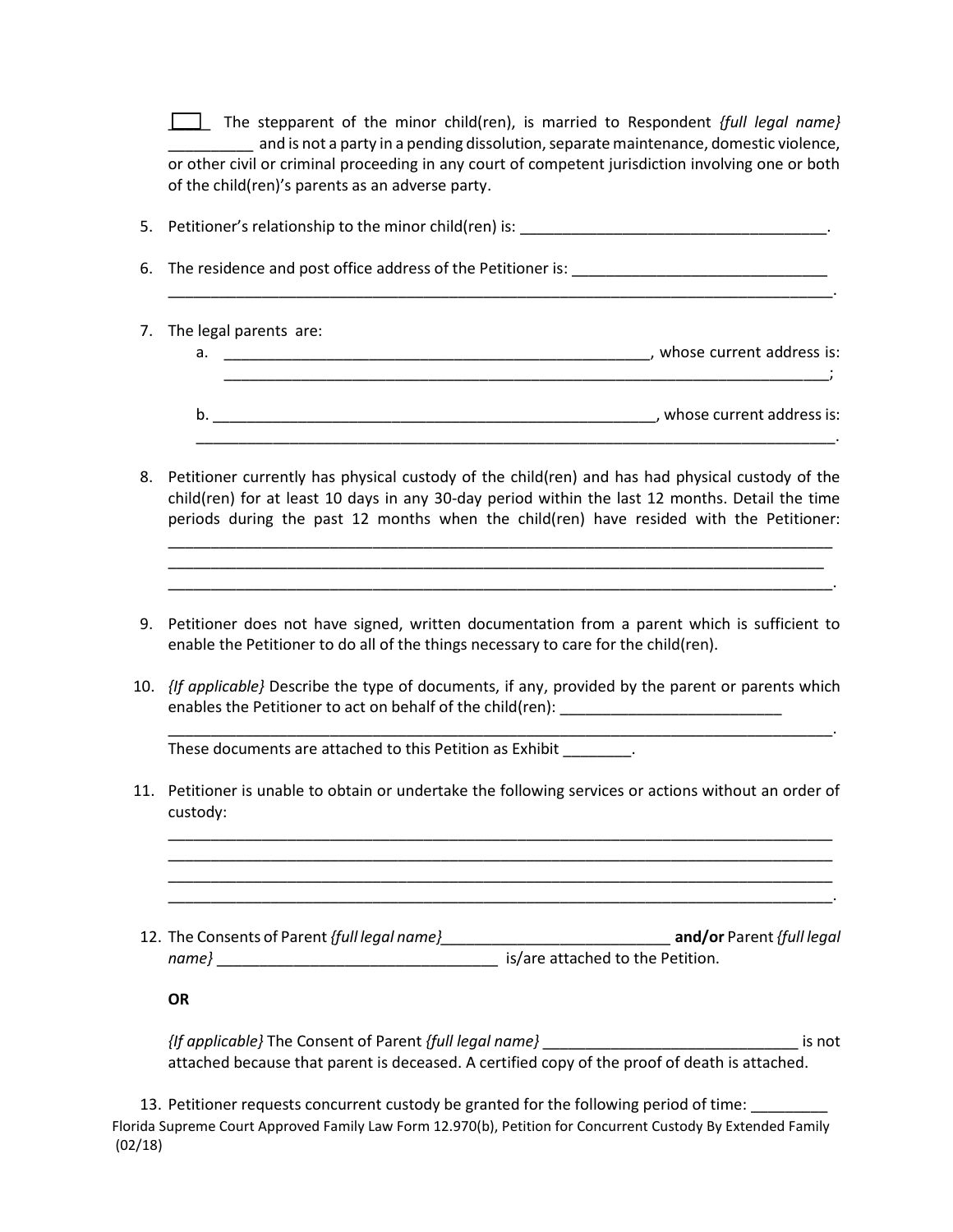| The reasons that support this request are: |  |
|--------------------------------------------|--|

|                           | 14. It is in the best interests of the child(ren) that the Petitioner have concurrent custody of the                                                                                                                                                                       |
|---------------------------|----------------------------------------------------------------------------------------------------------------------------------------------------------------------------------------------------------------------------------------------------------------------------|
|                           |                                                                                                                                                                                                                                                                            |
|                           | <b>15. ORDER OF PROTECTION</b>                                                                                                                                                                                                                                             |
| a.l                       | Petitioner IS NOT aware of any temporary or permanent order for protection entered on<br>behalf of or against either parent, the Petitioner, or the child(ren) in Florida or any other<br>jurisdiction.                                                                    |
| <b>OR</b><br>$\mathsf{b}$ | Petitioner IS aware of the following temporary or permanent orders for protection<br>entered on behalf of or against either parent, the Petitioner, or the child(ren) in Florida<br>or any other jurisdiction. The court entering the order and the case number is: ______ |
|                           |                                                                                                                                                                                                                                                                            |
|                           |                                                                                                                                                                                                                                                                            |
|                           | <b>16. TEMPORARY OR PERMANENT CHILD SUPPORT ORDERS</b>                                                                                                                                                                                                                     |
| a.                        | Petitioner IS NOT aware of any temporary or permanent orders for child support for the<br>minor child(ren).                                                                                                                                                                |
| <b>OR</b><br>b.           | Petitioner IS aware of the following temporary or permanent order for child support for<br>the minor child(ren). The court entering the order and the case number is: _________                                                                                            |
|                           |                                                                                                                                                                                                                                                                            |
|                           | CHILD SUPPORT (If Petitioner is seeking child support) {Choose one only}<br>(You must have proof of service upon or waiver of process by the parent(s) or a Waiver of Service<br>of Process and Consent for the court to consider an award for child support)              |
| a.                        | Petitioner requests the court to order the parents to pay child support.                                                                                                                                                                                                   |
| b.                        | Petitioner requests the court to redirect all or part of the parents' existing child support<br>obligation(s) to the Petitioner.                                                                                                                                           |
| c.                        | Petitioner requests the court to redirect all or part of the parents' existing child support<br>obligation(s) to the Petitioner, and to award the Petitioner retroactive child support.                                                                                    |

\_\_\_\_\_\_\_\_\_\_\_\_\_\_\_\_\_\_\_\_\_\_\_\_\_\_\_\_\_\_\_\_\_\_\_\_\_\_\_\_\_\_\_\_\_\_\_\_\_\_\_\_\_\_\_\_\_\_\_\_\_\_\_\_\_\_\_\_\_\_\_\_\_\_\_\_\_\_

| Florida Supreme Court Approved Family Law Form 12.970(b), Petition for Concurrent Custody By Extended Family |
|--------------------------------------------------------------------------------------------------------------|
| (02/18)                                                                                                      |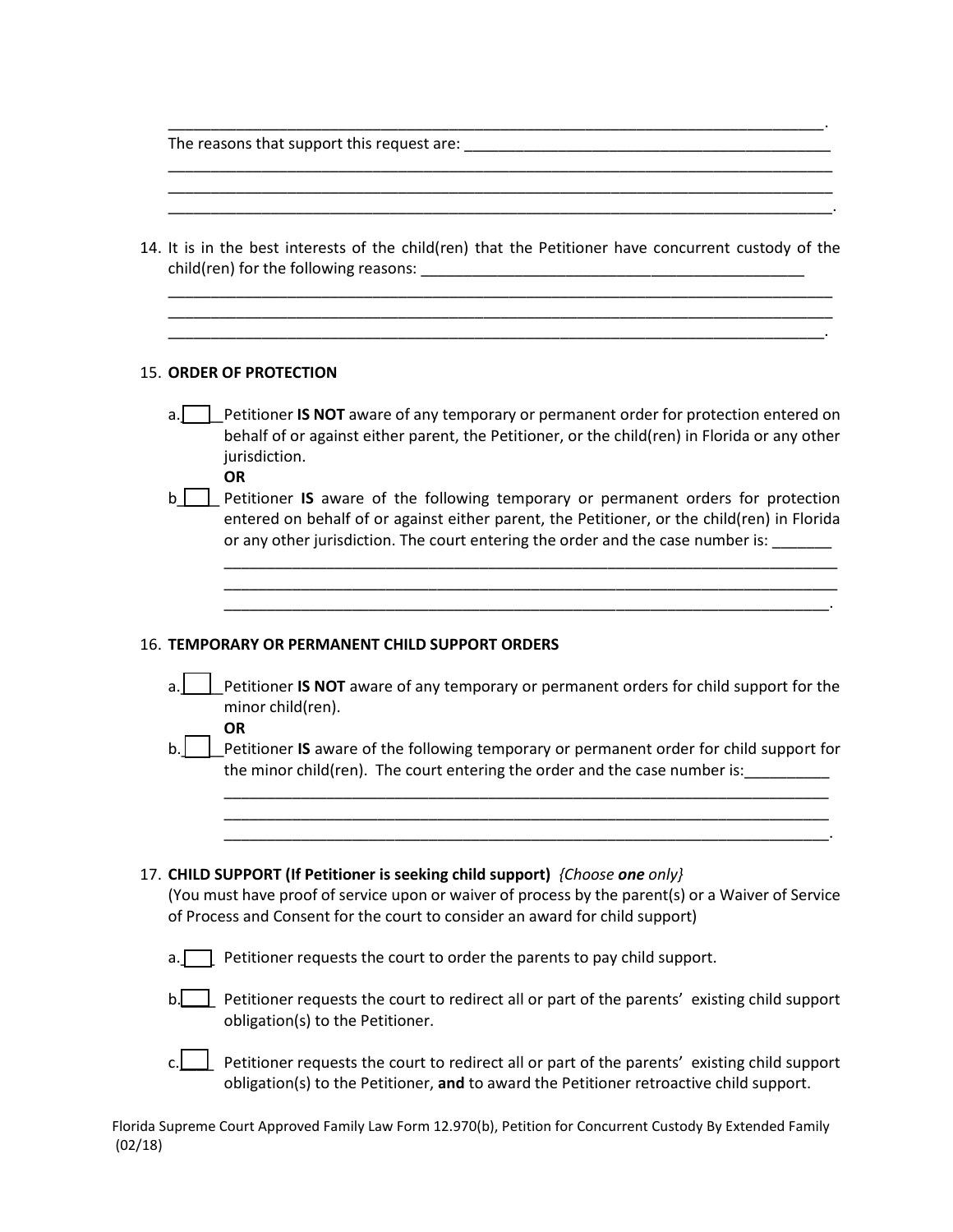18. Petitioner **LE** requests **LE** does not request that the court establish reasonable visitation or a time-sharing schedule with the parents.

| 19. Other |  |  |  |  |  |
|-----------|--|--|--|--|--|
|           |  |  |  |  |  |
|           |  |  |  |  |  |
|           |  |  |  |  |  |

 **WHEREFORE**, Petitioner requests that this Court grant the Petitioner concurrent custody of the child(ren) subject to this proceeding; award the Petitioner other relief as requested; and award any other relief that the Court deems necessary.

 **I understand that I am swearing or affirming under oath to the truthfulness of the claims made in this petition and that the punishment for knowingly making a false statement includes fines and/or imprisonment.** 

|                                 | Signature of Petitioner                                               |  |  |  |  |
|---------------------------------|-----------------------------------------------------------------------|--|--|--|--|
|                                 |                                                                       |  |  |  |  |
|                                 |                                                                       |  |  |  |  |
|                                 |                                                                       |  |  |  |  |
|                                 |                                                                       |  |  |  |  |
|                                 |                                                                       |  |  |  |  |
|                                 | Designated E-mail Address(es):___________________                     |  |  |  |  |
| <b>STATE OF FLORIDA</b>         |                                                                       |  |  |  |  |
|                                 |                                                                       |  |  |  |  |
|                                 | NOTARY PUBLIC OR DEPUTY CLERK                                         |  |  |  |  |
|                                 | Print, type, or stamp commissioned name of notary or<br>deputy clerk. |  |  |  |  |
| Personally known                |                                                                       |  |  |  |  |
| Produced identification         |                                                                       |  |  |  |  |
| Type of identification produced |                                                                       |  |  |  |  |